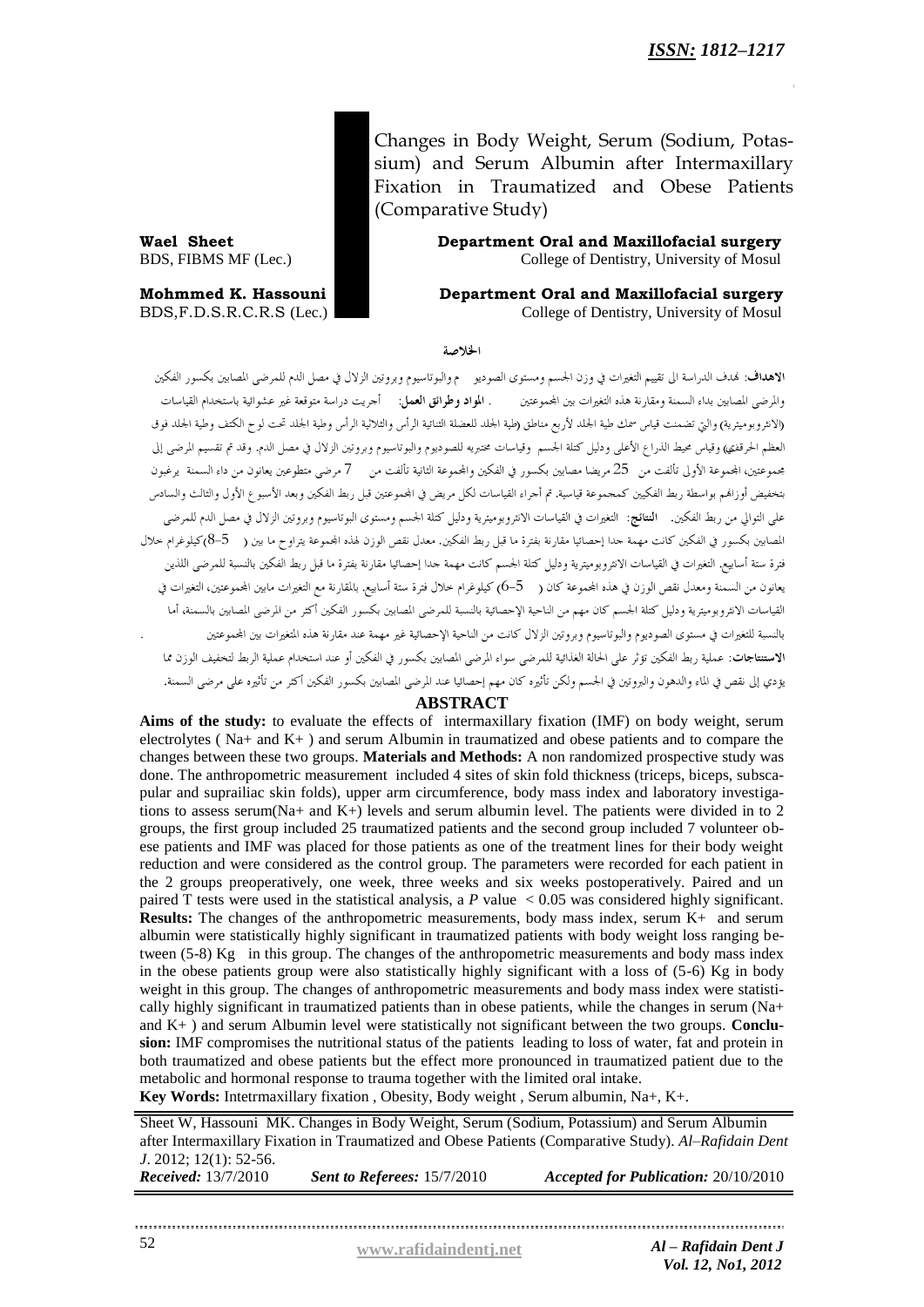### **INTRODUCTION**

Intermaxillary fixation or maxillomandibular fixation (IMF, MMF) is one of the modalities used in the fixation of the mandible to the maxilla after fracture reduction of these bones or any surgery to correct their position as in orthognathic surgery. The intermaxillary fixation compromises the nutritional status of the patient in the early post operative period leading to loss of water, fat and protein.<sup>(1)</sup>

The period of intermaxillary fixation which may last for 6 weeks, may be associated with many problems such as airway problems, poor nutrition, weight loss, poor oral hygiene, phonation difficulties, insomnia, social inconvenience, patient discomfort, work loss and difficulty in recovering normal range of jaw function.<sup>(2)</sup> Most patient lose weight in IMF, a loss 6,5 kg/month is common and may be significant in persons with inadequate general nutrition.<sup>(3,4)</sup>While others noticed that IMF would not affect the weight changes if the patients were instructed for liquid and soft diet 4-6 time per day.<sup>(5)</sup> IMF can also be used as co-adjuvant treatment of morbid obesity when the jaws are immobilized for restriction of oral intake. Helena concluded that IMF can be used as a presurgical solution for weight loss in preparation to bariatric surgery, improving co morbid aspects such as blood pressure, glycemia, and lipid profile.<sup>(6)</sup> Serum albumin is the most abundant [plasma protein](http://en.wikipedia.org/wiki/Plasma_protein) in [mammals.](http://en.wikipedia.org/wiki/Mammal) Albumin is essential for maintaining the [osmotic pressure](http://en.wikipedia.org/wiki/Osmotic_pressure) needed for proper distribution of [body fluids](http://en.wikipedia.org/wiki/Body_fluid) between intravascular compartments and body tissues.<sup>(10)</sup> Sodium ions are necessary for regulation of blood and body fluids, transmission of nerve impulses, heart activity, and certain metabolic functions. Potassium is a very important mineral for the proper function of all cells, tissues, and organs in the human body. It is also an electrolyte, a substance that conducts electricity in the body, along with sodium, chloride, calcium, and magnesium. Potassium is crucial to heart function and plays a key role in skeletal and smooth muscle contraction, making it important for normal digestive and muscular function.<sup>(17)</sup>

## **MATERIALS AND METHODS**

The following materials had been used in the assessment of changes in body weight and body electrolytes  $(Na+$ ,  $K+$ ) and serum albumin in traumatized and obese patients.

1-Body weight balance scale (RTZ-98117), Huachao company product, made in china.

2-Body caliper. Afitness product from the caliper co.Inc,2533 N Carzon st,suit 2983- Carzon City,Made in Italy.

3-Upper arm circumference flexible graduated measuring tape.

4- Body length flexible graduated measuring tape.

5- Laboratory investigations for serum electrolytes (Na+, K+) and serum albumin.

Patients: A total number of 32 patients were included in the study who attended the Oral and Maxillofacial surgery department (Aljamhoory teaching hospital).The patients were divided in 2 groups; The first group comprised 25 patients (19 males and 6 females) who sustained fractures in the upper and/or lower jaw and needed intermaxillary fixation as an immobilization method for their fractured jaws and the period of IMF was 6 weeks. The age range was from (17-43) years with a mean of (27.7) years. Their body weight ranged between from (55-87) Kg with a mean of (64) kg. 21 Patients were treated under general anesthesia and 4 patients were treated under local anesthesia. The second group comprised 7 patients (6 females and 1 male) , with an age ranging from (18-45) years with a mean of (35.5)years. The body weight ranged from (90-120) Kg with a mean of (101) kg.

*Methods:* Each patient in each group was subjected to a series of clinical examinations and laboratory investigations which included the following:

Measurements of body weight and body height. Measurements of upper arm circumference was done by using an upper arm circumference flexible graduated tape, 4 sites of skin fold thickness measurements by using a body caliper. The triceps, biceps, subscapular and supra iliac skin folds thickness were chosen for this measurement. Laboratory investigations included serum electrolytes Na+1, K+1 and serum albumin levels for each patient. All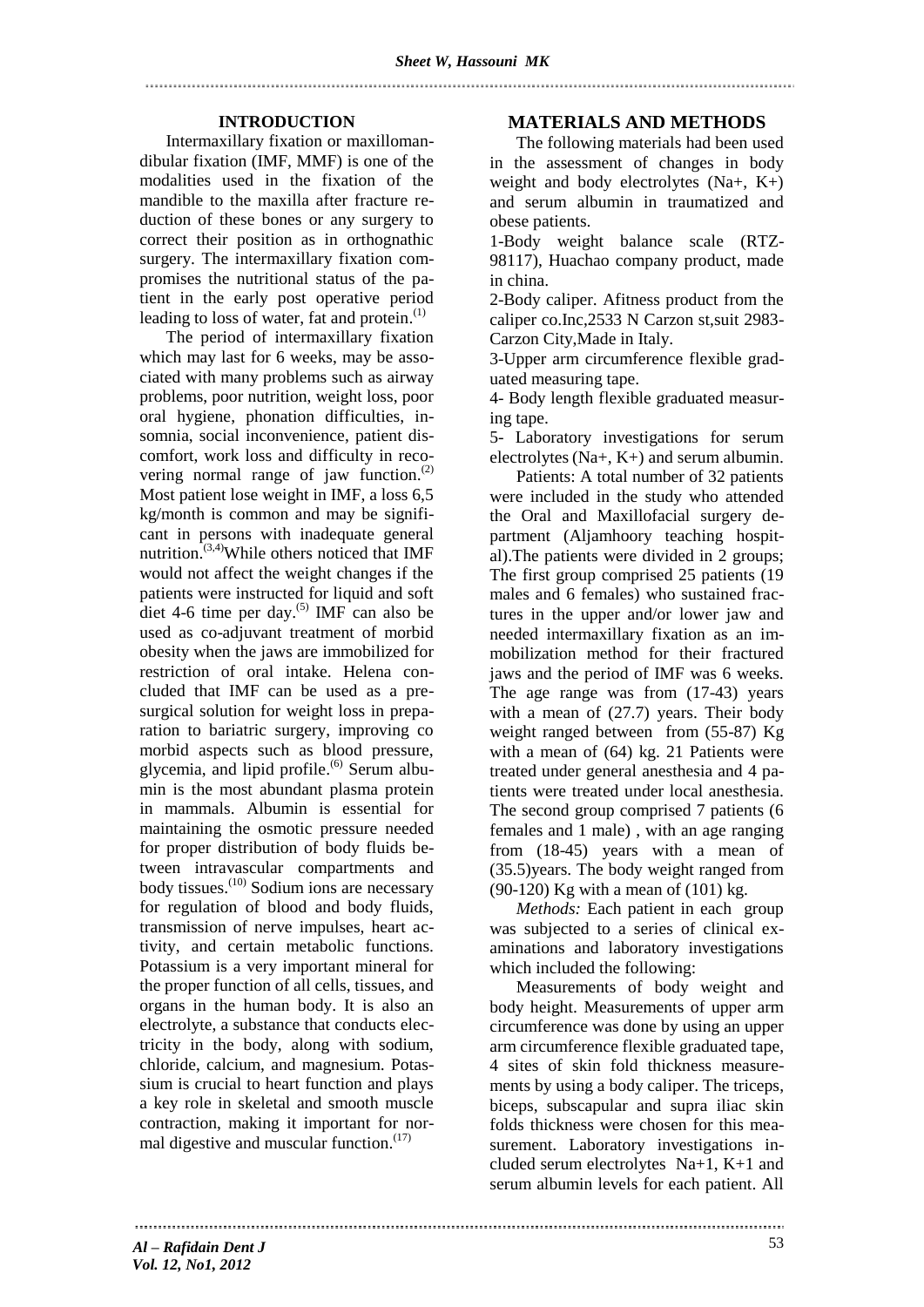# these 4 parameters were recorded for each patient preoperatively (before the application of IMF) and repeated 1 week, 3weeks and after 6 weeks postoperatively.

Statistical analysis: Paired T tests were used to compare the changes in the parameters that had been used. Unpaired T tests were used to compare the results between the 2 groups. A  $P$  value  $< 0.05$  was considered highly significant.

# **RESULTS**

In traumatized patients with IMF, the reduction of four sites of skin fold thickness, upper arm circumference, body mass index, serum albumin and serum potassium was statistically highly significant during the fixation period compared with the preoperative measurements. The reduction of serum sodium was statistically non significant and shown in Table (1).

| Time (week)                  | Tuoto (1). Turumotor Ununguo uuring unterent troumont periodo in truumumou putrento<br>$Mean + SD$ |                   |                    |                    |  |
|------------------------------|----------------------------------------------------------------------------------------------------|-------------------|--------------------|--------------------|--|
|                              |                                                                                                    |                   |                    |                    |  |
| parameters                   | preoperative                                                                                       | <b>First week</b> | <b>Third week</b>  | <b>Sixth week</b>  |  |
| Triceps skin fold (mm)       | $9.80 + 4.04$                                                                                      | $8.18 + 3.35**$   | $6.98 + 2.85**$    | $5.60 + 2.35**$    |  |
| Biceps skin fold (mm)        | $8.64 + 3.33$                                                                                      | $7.10 + 2.75**$   | $5.90 + 2.26$ **   | $5.03 + 2.16**$    |  |
| Subscapular skin fold (mm)   | $14.60 + 6.20$                                                                                     | $13.12 + 6.77**$  | $11.96 + 6.19**$   | $10.40 + 5.43**$   |  |
| Suprailiac skin fold (mm)    | $18.56 + 9.51$                                                                                     | $17.08 + 8.86**$  | $15.96 + 8.76$ **  | $14.84 + 8.79**$   |  |
| Upper arm circumference (mm) | $237.44 + 38.7$                                                                                    | $231.4 +41.2$     | $233.12 + 39.98**$ | $231.32 + 39.98**$ |  |
| Serum sodium (mmol/L)        | $139.40 + 8.44$                                                                                    | $139.04 + 7.42$   | $138.2 + 7.6$      | $138.28 + 8.15$    |  |
| Serum potassium (mmol/L)     | $4.53 + 0.57$                                                                                      | $4.26 + 0.58**$   | $4.13 + 0.54**$    | $4.06 + 0.49**$    |  |
| Serum albumin (gm/L)         | $42.72 + 6.97$                                                                                     | $40.8 + 6.39**$   | $39.46 + 5.98**$   | $38.58 + 5.74**$   |  |
| <b>Body mass index</b>       | $23.32 + 5.0$                                                                                      | $22.15 + 0.5**$   | $21.29 + 5.1**$    | $20.62 + 5.23**$   |  |

Table (1): Parameter changes during different treatment periods in traumatized patients

\*\* highly significant changes from preoperative data at *p*<0.01

In obese patients with IMF for the purpose of weight reduction. The reduction of skin fold thickness, upper arm circumference and body mass index was statistically highly significant during the fixation period when compared with the preoperative measurements. The reduction of serum sodium and serum potassium was

statistically non significant during the fixation period. The reduction of serum albumin level was statistically significant at the first and sixth week and was statistically highly significant at the third week of the fixation period compared with the preoperative data as shown in Table (2).

| Time (week)                  | $Mean + SD$     |                   |                    |                   |  |
|------------------------------|-----------------|-------------------|--------------------|-------------------|--|
| <i>parameters</i>            | preoperative    | <b>First week</b> | <b>Third week</b>  | <b>Sixth week</b> |  |
| Triceps skin fold (mm)       | $36.43 + 4.76$  | $34.86 + 4.45**$  | $33.57 + 4.72**$   | $32.0 + 4.4**$    |  |
| Biceps skin fold (mm)        | $30.71 + 6.63$  | $30.43 + 5.80$    | $30.71 + 8.24$     | $29.29 + 4.27$    |  |
| Subscapular skin fold (mm)   | $37.43 + 4.54$  | $36.14 + 4.34**$  | 35.57±4.39**       | $34.0 + 4.51**$   |  |
| Suprailiac skin fold (mm)    | $42.86 + 2.85$  | $41.0 + 2.83**$   | $39.57 + 2.88$ **  | $38.29 + 2.81$ ** |  |
| Upper arm circumference (mm) | $323.0 + 16.22$ | $321.57 + 16.2**$ | $320.14 + 16.3$ ** | 318.57+16.37**    |  |
| Serum sodium (mmol/L)        | $144.14 + 4.3$  | $143.57 + 3.82$   | $142.86 + 3.67$    | $141.86 + 2.85*$  |  |
| Serum potassium (mmol/L)     | $4.6 + 0.08$    | $4.30+0.25*$      | $4.21 + 0.19**$    | $4.06 + 0.25**$   |  |
| Serum albumin $(gm/L)$       | $38.14 + 1.87$  | $37.14 + 1.35*$   | $35.86 + 1.46**$   | $35.86 + 1.22*$   |  |
| <b>Body mass index</b>       | $38.03 + 4.08$  | $37.01 + 4.05**$  | $36.25 + 4.03**$   | $35.3 + 4.06**$   |  |

\* Significant difference from preoperative data at *p* <0.05.

\*\* highly significant changes from preoperative data at *p* <0.01.l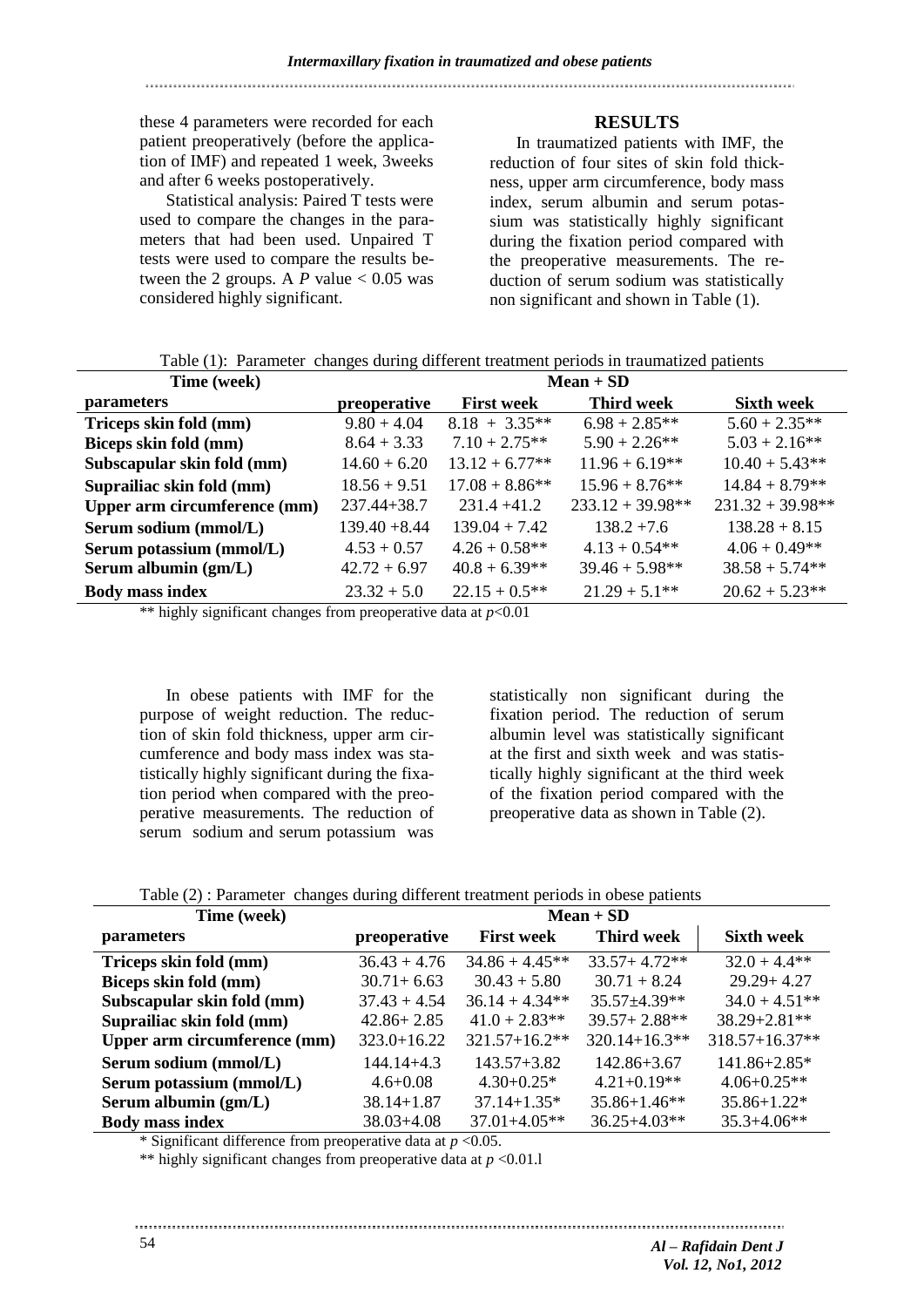In comparison between the traumatized and obese patients. The changes in 4 sites of skin fold thickness, upper arm circumference and body mass index were statistically highly significant in traumatized patients when compared with the changes of these parameters in obese patients. There was no statistical difference in changes of serum sodium, serum potassium and serum albumin between traumatized and obese patients.

### **DISCUSSION**

The changes of 4 sites of skin fold thickness in traumatized patients during the fixation period were highly significant statistically from the preoperative period. This is because IMF compromises the normal oral intake which leads to a situation similar to starvation or fasting state. Fasting in a patient who is not metabolically stressed leads to preferential mobilization of fat stores and as measured by a skin fold caliper. $(7-9)$  In addition to the metabolic response to trauma in traumatized patients, the alteration in lipid metabolism in post stress condition favors lipolysis and this situation is not attenuated by exogenous nutritional sources and is thought to be perpetuated by a continued high sympathetic tone of catecholamine levels. $^{(10,11)}$  The change in upper arm circumference was highly significant at different fixation periods due to the combined effects of limited oral intake and the stress state of the patients which lead to proteolysis and muscle wasting.  $(12,13)$  The diet of patients with IMF is restricted on a semisolid and fluid diet which is often inadequate in energy content and in the range of nutrients and this type of diet will not compensate the proteolysis process which occurs in response to trauma.<sup>(14,15)</sup> The changes in serum sodium level were considered statistically not significant because the effects of general anesthesia, anti diuretic (ADH) and aldosterone leads to conservation of sodium and free water at the renal tubules.  $(16-18)$  The changes in serum potassium were statistically highly significant because the effects of ADH and aldosterone contribute to loss of potassium at the renal tubules 3 times than in normal conditions.  $(16-18)$  Other possible

cause of decreased serum potassium include diarrhea related to irritable bowel syndrome.<sup>(19)</sup>The changes in serum albumin levels were statistically highly significant as the diet during the fixation period was of low protein content causing a decrease in the rate of albumin synthesis. $(7-9)$ The increased insulin concentration as a part of metabolic response to trauma suppress the break down of muscle protein thereby depriving the liver from amino acids for albumin synthesis. (20) The overall effects of metabolic response to trauma (lipolysis, proteolysis, muscle wasting, negative nitrogen balance and fluid loss) results in a reduction of body weight which in this study ranged from (5-8) kg/ 1.5 month. The partial starvation state that the obese patients subjected to by IMF modifies the nutritional status. The body uses carbohydrate for energy over both fat and protein. The quantity of carbohydrate stored in the body are mainly glycogen in the liver and muscles and can supply the energy for only half a day. After a few hours of starvation there is progressive depletion of tissue fat and protein.  $(16, 17, 21)$ The changes in the level of serum sodium was statistically not significant in obese patients because the diet that had been taken during the fixation period was restricted on liquid form which contained normally adequate concentrations of sodium ion. The changes in serum potassium levels were statistically significant in the obese patients and this may be due to the intake of a diet which is inadequate of potassium ion or due to its loss from the gastrointestinal tract. $(22)$  The changes in serum albumin level in obese patients were statistically significant. Gluconeogenesis decreased from one third to one fifth its previous state because the body will depend on ketone bodies in the liver to supply energy for the vital organs. This will offer the essential amino acids for albumin synthesis in the liver.  $(23,24)$  A loss of  $(5-6)$  kg/ 1.5 month occurred in this group of patients. The percentage of difference in parameter changes between traumatized and obese patients were statistically significant in the traumatized group because the combined effects of trauma, general anesthesia and the partial starvation state potentiates each